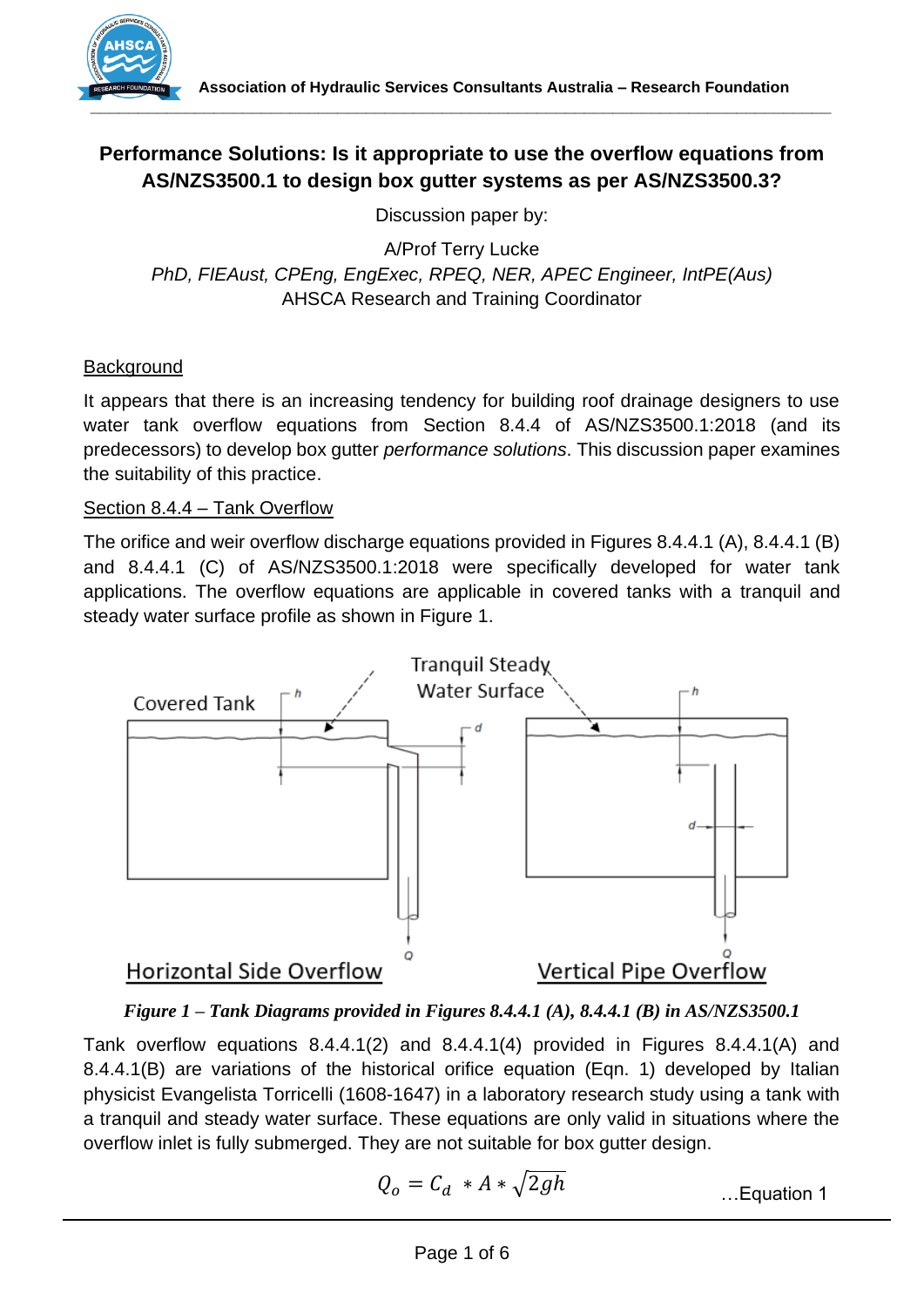

Where:

 $Q_0$  = Flowrate through orifice (m<sup>3</sup>/s)

 $C_d$  = Orifice coefficient (~0.61 for sharp-edged orifice)

A = Cross-sectional area of pipe  $(m^2)$ 

 $G =$  gravity (9.81m/s2)

 $h =$  head of water above orifice centroid  $(m)$ 

Tank overflow equations 8.4.4.1(1), 8.4.4.1(3) and 8.4.4.1(5) provided in Figures 8.4.4.1(A) 8.4.4.1(B) and 8.4.4.1(C) are variations of the historical weir equation (Eqn. 2). These equations are also based on the assumption of a tranquil and steady water surface. These equations are valid in situations where the overflow inlet is not fully submerged, i.e. openchannel flow conditions.

$$
Q_w = C_d * b * \sqrt{2g} * h^{1.5}
$$

Where:

 $Q_w$  = Flowrate over weir (m<sup>3</sup>/s)

 $C_d$  = Weir coefficient (varies significantly depending on shape of weir)

 $b = width of weight (m)$ 

 $G =$  gravity (9.81m/s2)

 $h =$  head of water above orifice centroid  $(m)$ 

## Box Gutters

As discussed above, the orifice and weir overflow discharge equations provided in Section 8.4.4 of AS/NZS3500.1:2018 are applicable for use in water tanks with a tranquil and steady water surface profile. Roof drainage box gutters are long, straight, drainage components designed to convey roof runoff longitudinally and discharge it freely from the end of the box gutter into a sump below. Box gutters are subjected to spatially varied flow conditions and accordingly have extremely complex flow variation throughout the length of the gutter and at the outlet. This circumstance becomes even more complex where opposing flows of a gutter share an outlet and or overflow.

Box gutters conveying roof water to sumps clearly have no resemblance to tanks, nor do they have a tranquil steady water surface profile. It is a dubious practice to use tank overflow equations to design overflow provisions for box gutter systems. It is also inappropriate to develop an overflow solution in isolation, without due consideration of the varying water profile in the box gutter.

Box gutters of building roof drainage systems are subjected to very different operational conditions than those of a covered tank, or the laboratory-based model that was used to develop the equations in question. Roof drainage systems are designed to operate effectively during intense storm events where the inflow rates into the box gutters can fluctuate greatly. This often produces highly unsteady hydraulic flow conditions (spatially varied flow) which results in significant water level changes within the gutters. These unsteady hydraulic flow conditions can also cause the location of the maximum water level within the gutter to change continually during a storm event (Figure 2). The deepest part of the water profile in a gutter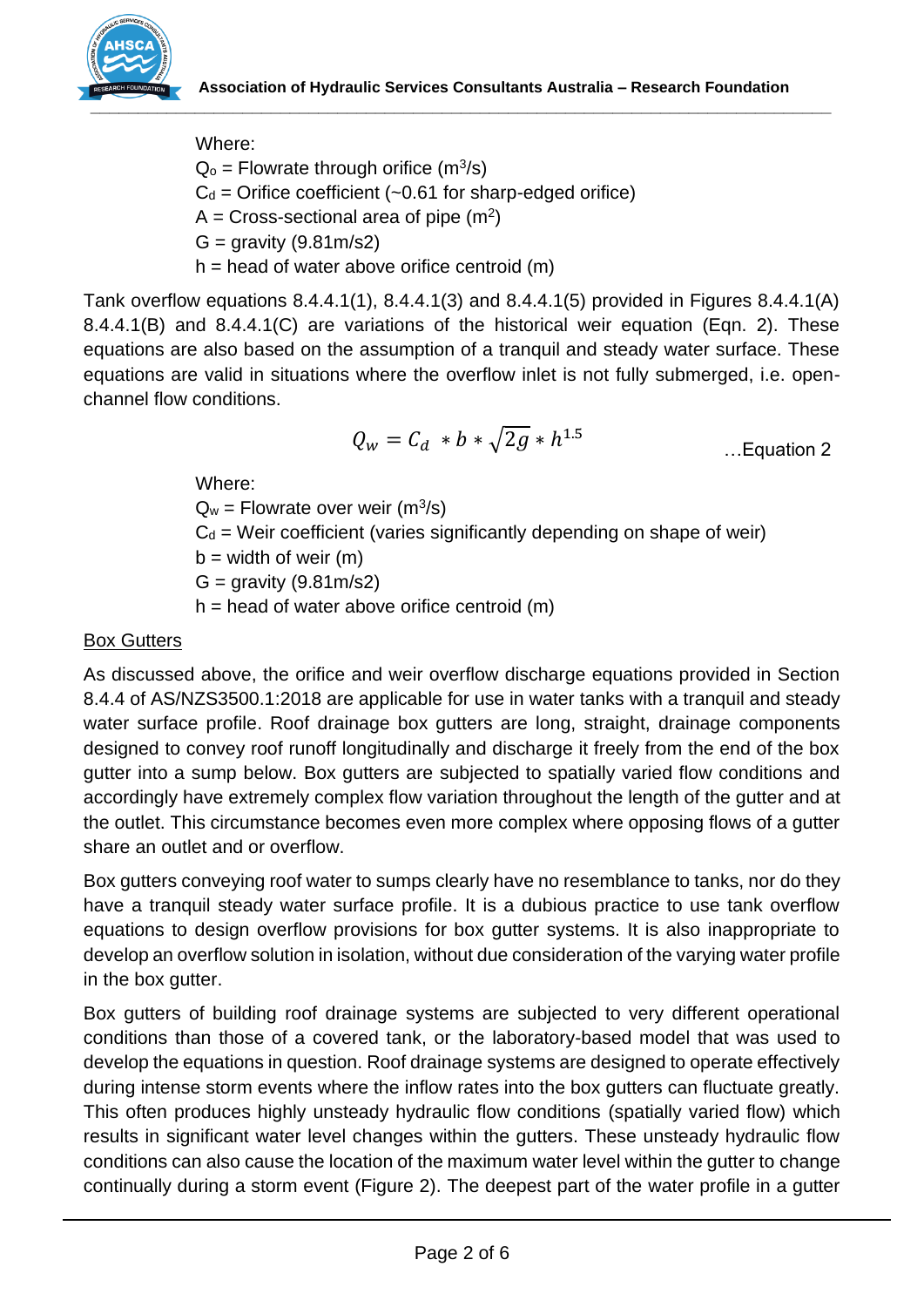

is rarely at the outlet and therefore, sizing the outlet (or overflow) without identification of the deepest part of the flow is fundamentally flawed.



*Figure 2 – Flow in 300mm wide box gutter showing varying maximum depth locations* 

The highly complex unsteady flow conditions that occur in box gutters makes it very difficult to hydraulically model and no mathematical formulae can reliably predict the maximum water depths in gutters with consideration to varying gradients and encompassing a multitude of outlet configurations. Physical testing is the only reliable method to accurately determine the full range of flow conditions that is likely to occur in a box gutter conveying roof water during a storm event in different configurations.

Much research and hydraulic testing was undertaken on box gutter systems during the development of AS/NZS3500.3:2018 (and its predecessors). This research determined minimum box gutter depths, and a range of other factors required to ensure roof drainage water is conveyed safely in the box gutter to the sump without the risk of gutter overtopping, flooding or building damage. The outcomes of this, and other research studies, are incorporated in the *general method* for box gutter design procedures outlined in Figures 3.7.4(A), 3.7.4(B) and 3.7.4(C) in AS/NZS3500.3:2018. Using unrelated water tank overflow equations from Section 8.4.4 of AS/NZS3500.1:2018 to design hydraulically complex box gutter systems is clearly not a suitable *performance solution* alternative.

## Overflow Sumps

AS/NZS3500.3:2018 requires box gutters to discharge primary flows freely from the end of the gutter, in the direction of flow, into a sump which has overflow provisions at least equal to the total design flow. Three alternative sump overflow designs are available in AS/NZS3500.3:2018 namely, *rainhead*, *sump/side overflow* device and *sump/high capacity overflow* device. The overflow of the *rainhead* device is a low-set weir in the direction of gutter flow, that discharges directly to the atmosphere. The overflows of the *sump/side* and *sump/high capacity* devices discharge though weirs connected to an overflow channel/duct, and an overflow pipe, respectively.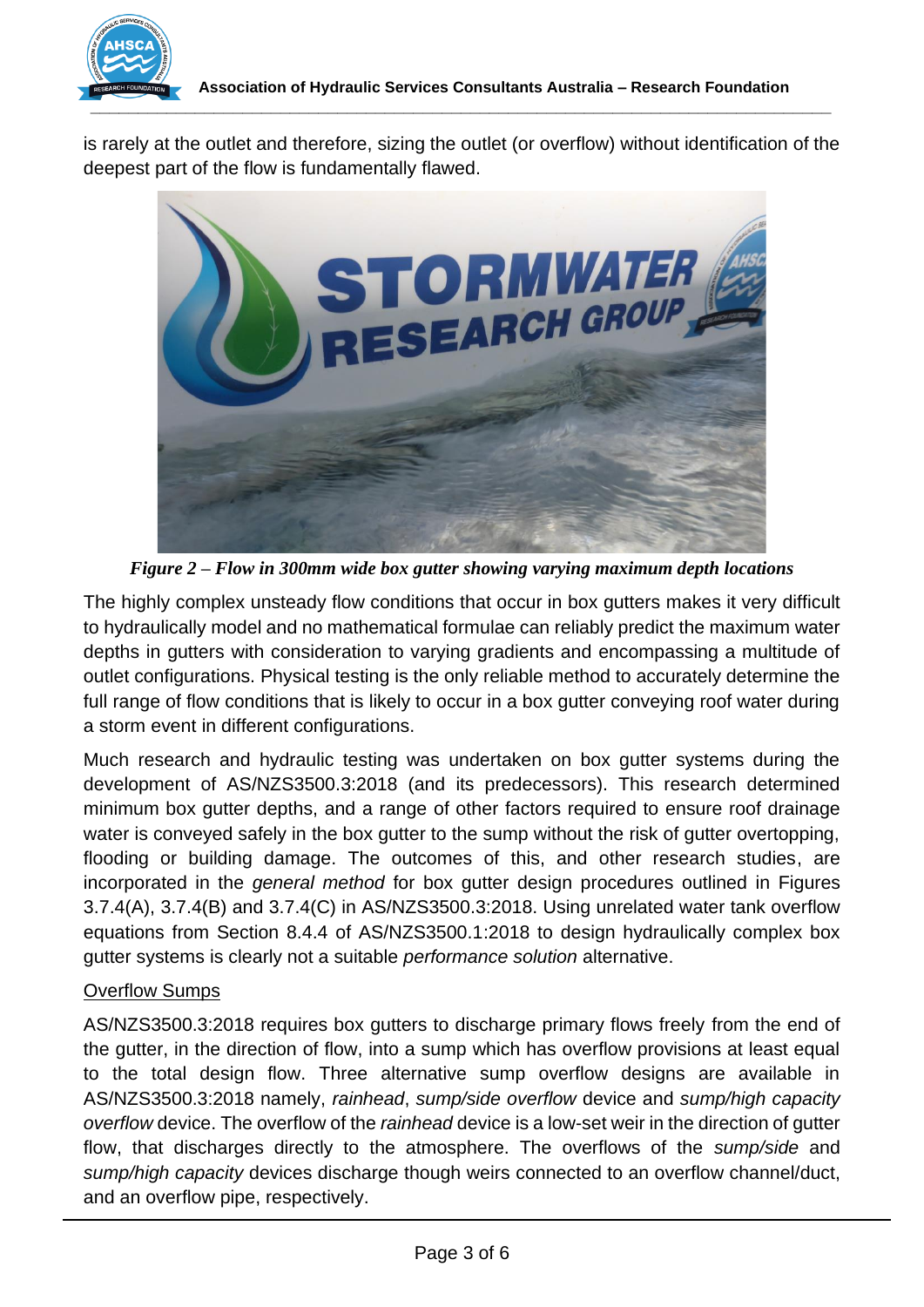

In the *general method*, the downpipe sizes required to safely drain the design flows from the three alternative sump overflow designs in AS/NZS3500.3:2018 are calculated using variations of the orifice equation (Eqn. 1). However, roof drainage system sumps do not generally experience a tranquil and steady water surface during operation, rather, they experience highly turbulent hydraulic conditions such as those shown in Figure 3.



*Figure 3 – Highly turbulent hydraulic conditions in sumps receiving box gutter inflows*

As discussed, box gutter system sumps experience highly turbulent hydraulic conditions and water level variations during normal operation. These water level variations affect the discharge rate through the downpipe. AS/NZS3500.3:2018 allows for these highly turbulent hydraulic conditions and water level variations in sumps by increasing the typical sump depth.

Research undertaken during the development of AS/NZS3500.3 determined that a significant increase of sump depth was required to ensure the required flowrate through the downpipe was achieved. These findings are incorporated in Figures I3 and I4 of AS/NZS3500.3 to allow for turbulent flow conditions that occur during operation.

No research has been published that investigates the suitability of using the water tank overflow equations from Section 8.4.4 of AS/NZS3500.1 to develop performance solutions for box gutters, sumps or overflows. It is therefore inappropriate to use these equations to design *performance solutions* for box gutters, sumps, or overflows.

#### Other Issues for Consideration

As discussed above, there are numerous hydraulic theory explanations as to why it is inappropriate to use water tank overflow equations to develop *performance solutions* for box gutter systems. However, there are also other related and relevant issues that should be considered in the development of *performance solutions* for box gutter systems. These are discussed below.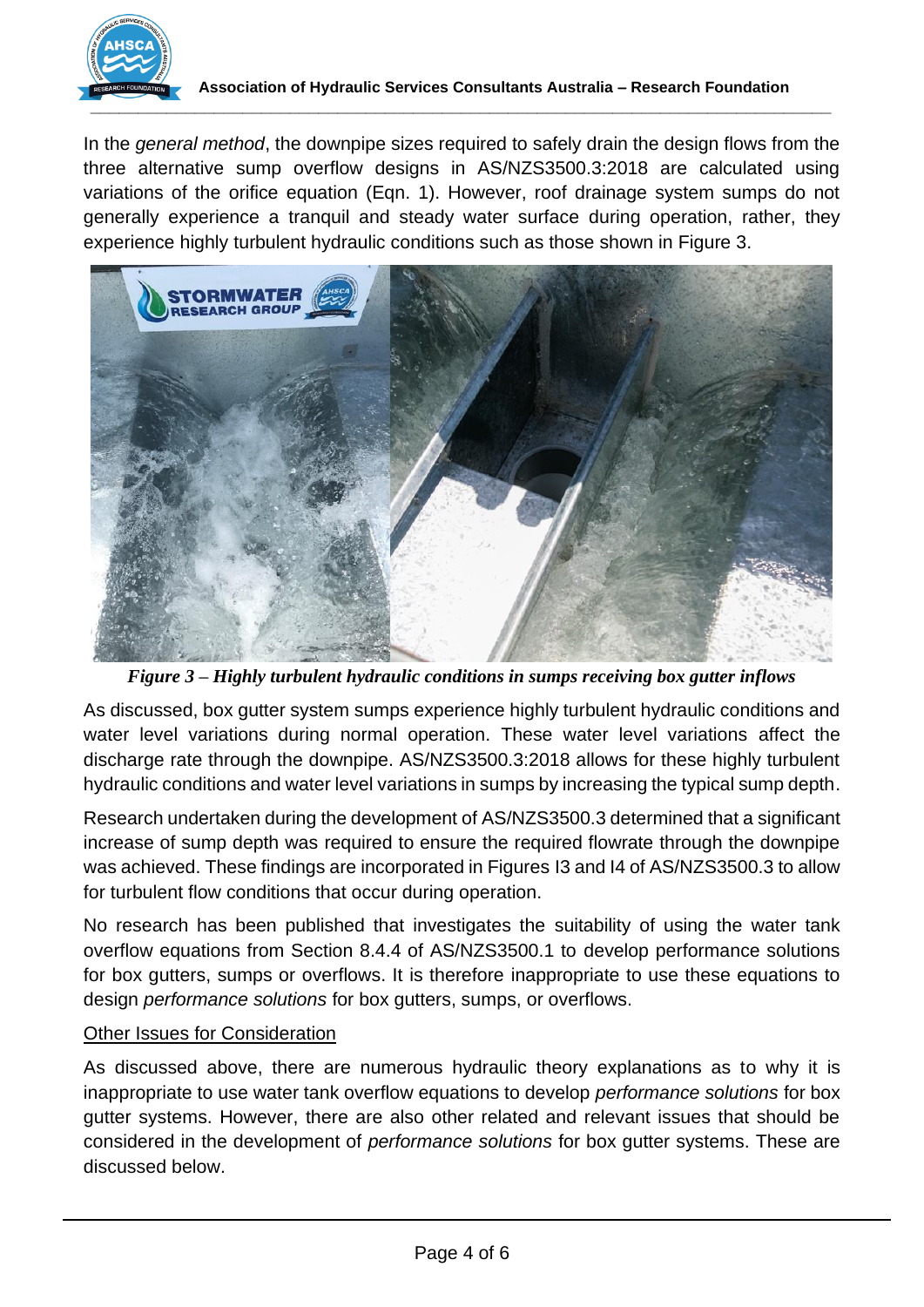

Building roof drainage systems are highly complex hydraulic systems that contain different components including rainwater, box gutters, sumps, outlets, overflow devices, weirs and pipes. All these components interact with each other and they cannot be designed in isolation. Effective roof drainage system design must consider all components of the system acting together to ensure roof water is conveyed safely away from the building without the risk of gutter overtopping, flooding, or building damage.

Roof drainage box gutter systems designed using the general design methods outlined in Figures 3.7.4(A), 3.7.4(B) and 3.7.4(C) in AS/NZS3500.3 consider the interaction of all drainage components operating together. However, performance solution designs often do not consider these effects.

Environmental conditions can also influence the performance of roof drainage systems. High winds and intense rainfalls that often occur during storm events can cause significant wave actions in box gutters of roof drainage systems. Waves can also form in some gutter configurations due to the proximity of the outlet (or overflow) to vertical faces, such as the return ends of the gutter. These gutter waves can travel along the length of the box gutters effectively varying the anticipated location of maximum gutter water depth and potentially cause overtopping and building flooding.

Box gutter systems designed using the general design methods in AS/NZS3500.3 allow for this potential wave action by applying sufficient freeboard values which were obtained from physical testing research studies. The height and speed of the waves vary with the flow rate of the gutter and its configuration. As flow is increased, additional freeboard may be required, and this is particularly evident in flow rates above those presented in AS/NZS3500.3.

Wind can also cause leaves, branches, plastic bags and other debris to be blown into the box gutters and sumps of roof drainage systems. This debris can potentially cause partial, or full blockages of drainage components resulting in overtopping of the gutters. Box gutter systems designed using the general design methods in AS/NZS3500.3 allow for potential blockage of the primary downpipe by requiring a separate overflow device that has at least the same capacity as the primary system.

Box gutters that are installed with changes in direction (i.e. not straight) can also dramatically increase the potential for blockages to occur and this practice is specifically prohibited in AS/NZS3500.3. The hydraulic resistance introduced by changes in direction (corners) is significant and outside the scope of AS/NZS3500.3.

## **Conclusion**

This paper has examined the practice of using water tank overflow equations from Section 8.4.4 of AS/NZS3500.1:2018 to develop box gutter *performance solutions* in lieu of complying with the AS/NZS3500.3:2018 general method requirements for box gutter system design.

The author concludes that this practice is unacceptable. This is mainly due to the significant differences in operational hydraulic conditions between covered tanks and box gutter systems exposed to the elements.